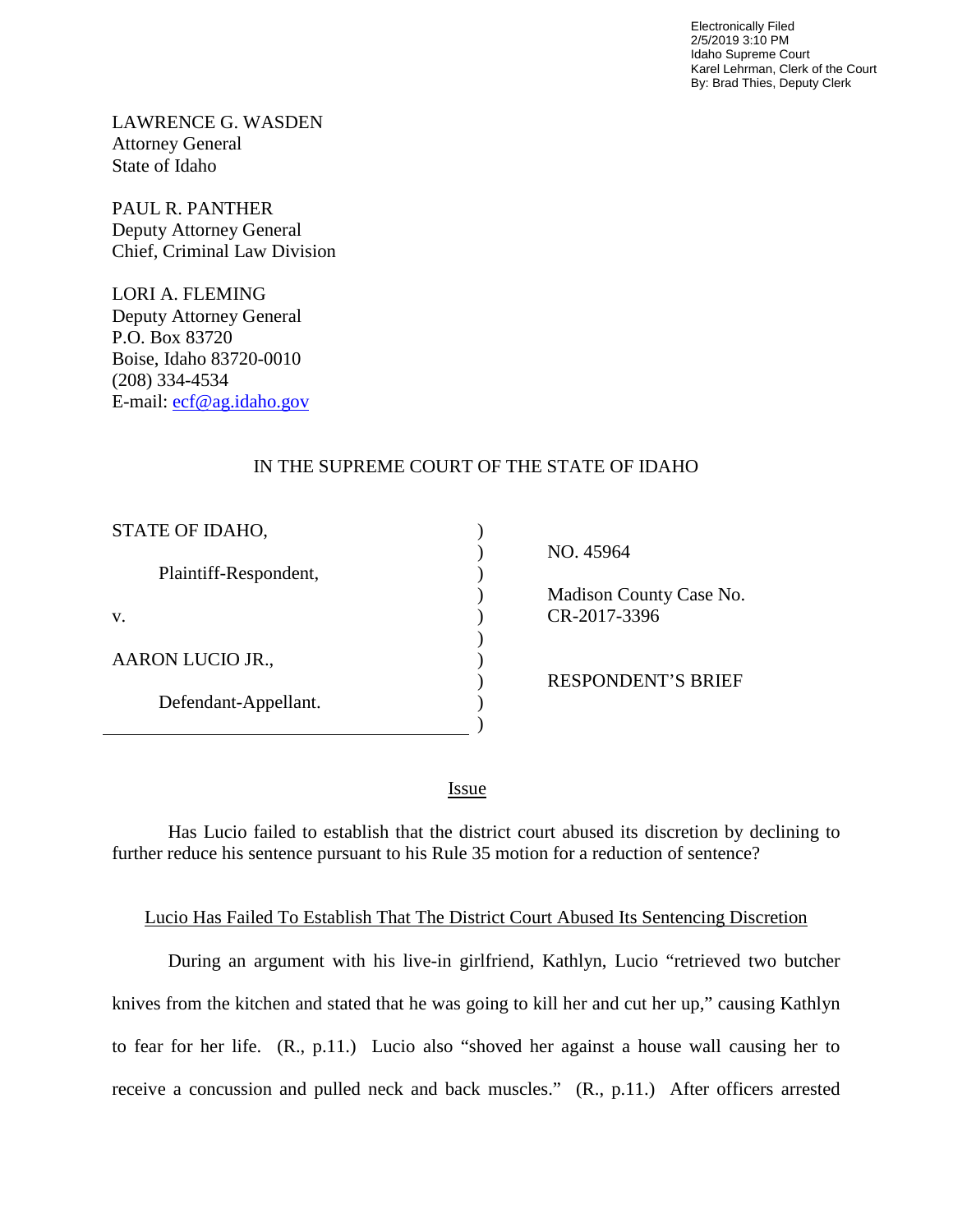Lucio and transported him to the Rexburg Police Department, he "began banging his head and upper body into the plexi glass walls in an attempt to get out of the holding cell … using so much force with his body that it was cracking the plexi-glass." (R., p.11.) He "refused to obey commands by police to stop and was ultimately tased." (R., p.11.) Over the next few days, Lucio called Kathlyn from the county jail and attempted to influence her testimony, making statements such as: "'The only thing that's gonna make that [prison time] go away is if you don't say anything'"; "'You don't have to do any of that, that they're telling [you] you have to do, you know that"; and, "'You can't listen to anybody you hear me? … Don't listen to, you can't listen to these officers ….'" (R., pp.32-33.)

The state charged Lucio with aggravated assault, felony domestic battery, resisting and obstructing an officer, malicious injury to property, and intimidating a witness. (R., pp.47-50.) Pursuant to a plea agreement, Lucio pled guilty to aggravated assault and to a reduced charge of misdemeanor domestic battery, and the state dismissed the remaining charges. (R., pp.54-55.) The district court imposed a unified sentence of five years, with four years fixed, for aggravated assault and a concurrent sentence of six months in the county jail for domestic battery. (R., pp.59-60.) Lucio filed a notice of appeal timely from the judgment of conviction. (R., pp.64- 66.) He also filed a timely Rule 35 motion for a reduction of sentence, requesting that the district court reduce the fixed portion of his sentence by two years. (R., pp.61-62.) The district court granted Lucio's motion in part by reducing his sentence to five years, with three years fixed. (R., p.71.)

Lucio asserts that district court abused its discretion by declining to further reduce his sentence as requested in his Rule 35 motion because he was participating in jail programs, he apologized to the victim at sentencing, and the victim believes that he needs "'help mentally with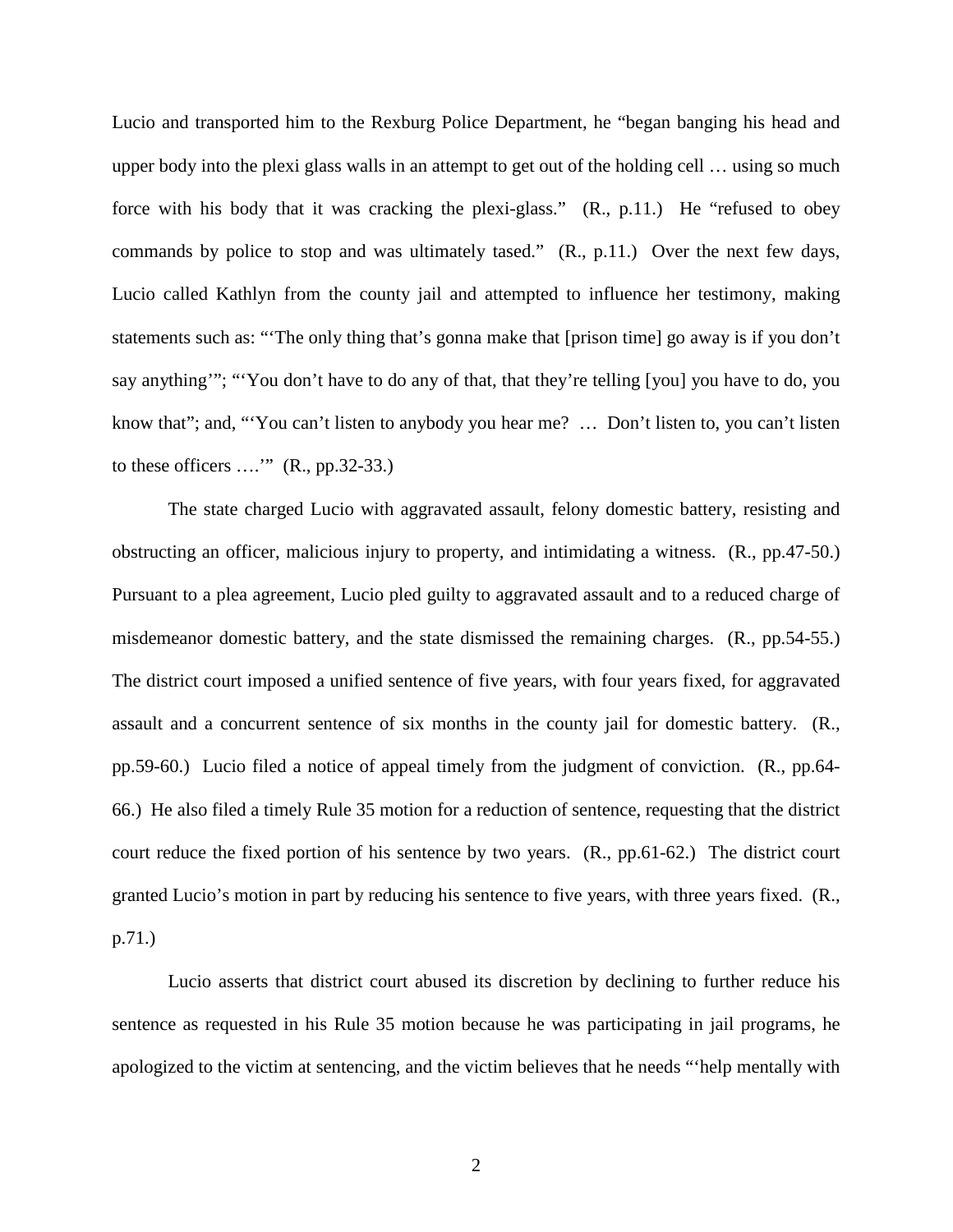what happened to him in his childhood'" and that his children "'need their dad.'" (Appellant's brief, pp.3-5 (quoting Tr., p.67, Ls.1-7).) Lucio has failed to establish an abuse of discretion.

If a sentence is within applicable statutory limits, a motion for reduction of sentence under Rule 35 is a plea for leniency, and this court reviews the denial of the motion for an abuse of discretion. State v. Huffman, 144 Idaho, 201, 203, 159 P.3d 838, 840 (2007). To prevail on appeal, Lucio must "show that the sentence is excessive in light of new or additional information subsequently provided to the district court in support of the Rule 35 motion." Id. Lucio has failed to satisfy his burden.

Lucio failed to provide any "new" information in support of his Rule 35 request for sentence reduction. Information with respect to his willingness to participate in programs while incarcerated, purported remorse, acknowledgment that he requires treatment to address his childhood abuse and his related substance abuse, and the victim's belief that Lucio needs mental health treatment and wishes to "'be a good father'" was all before the district court at the time of sentencing. (PSI, pp.5-7, [1](#page--1-0)5-17, 22, 25, 68-69, 72-74, 80, 90;<sup>1</sup> GAIN-I Recommendation and Referral Summary, pp.15-16; 2/1/18 Addendum to DV Evaluation; Tr., p.41, Ls.1-4.) Because Lucio presented no new evidence in support of his Rule 35 motion, he failed to demonstrate in the motion that his sentence was excessive. Having failed to make such a showing, he has failed to establish any basis for reversal of the district court's order granting, in part, his Rule 35 motion for a reduction of sentence.

Even if this Court addresses the merits of Lucio's claim, he has still failed to establish an

 $\overline{a}$ 

<sup>&</sup>lt;sup>1</sup> PSI page numbers correspond with the page numbers of the electronic file "LUCIO PSI SEALED.pdf."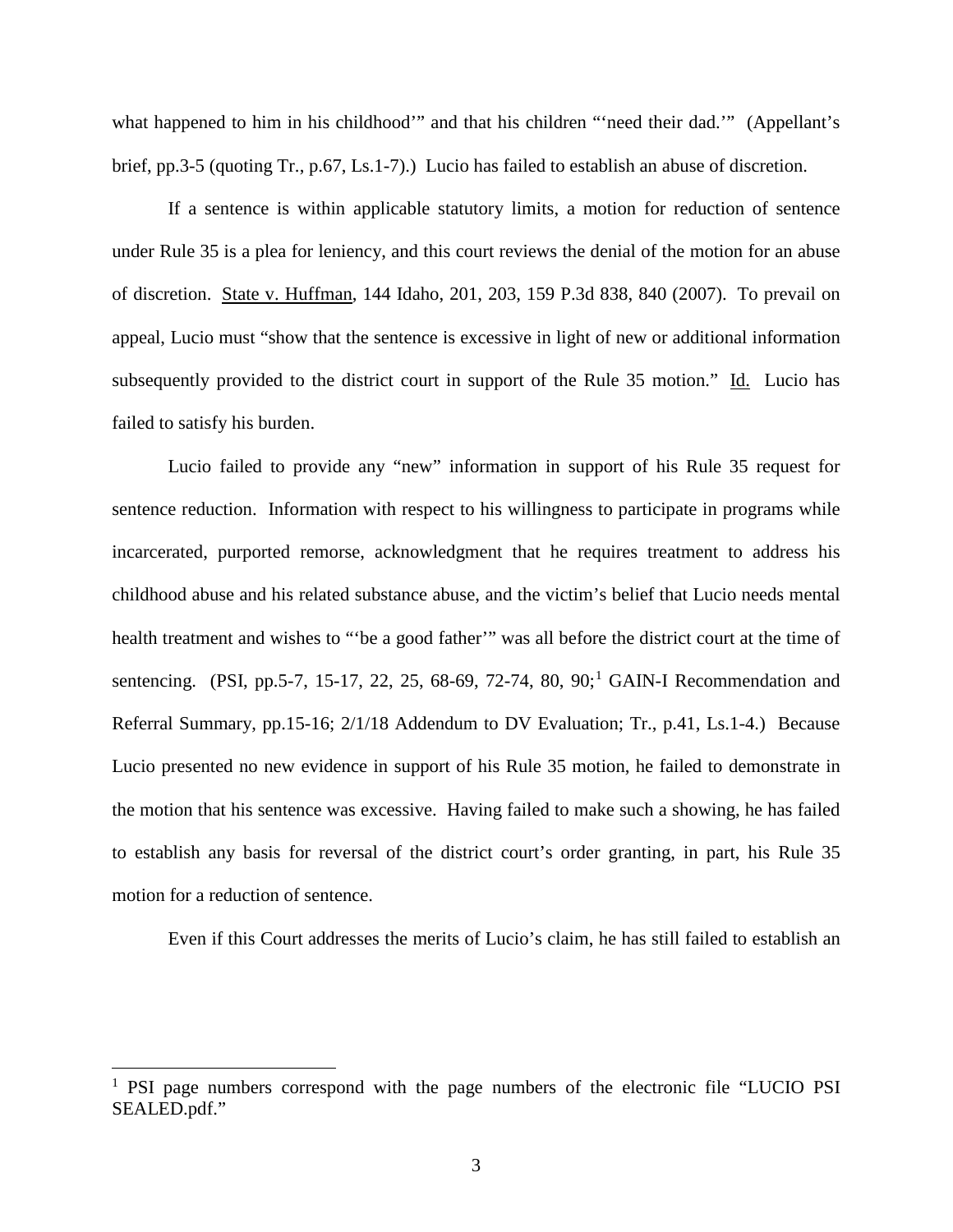abuse of discretion. The district court's decision to not further reduce Lucio's sentence pursuant to his Rule 35 motion is reasonable in light of Lucio's criminal record alone, which consists of at least 25 criminal convictions over a 25-year period, many of which are for violent crimes, including assault or battery upon certain personnel, resisting or obstructing officers, two convictions for assault (one of which was amended from aggravated assault), "assault – attempt to do bodily injury to another," interference with an arresting officer, domestic violence, domestic violence in the presence of a child, and the instant aggravated assault and domestic battery offenses. (PSI, pp.8-15.) Lucio has previously been afforded multiple opportunities on probation and parole, completed numerous treatment programs, participated in Drug Court, and served several stints in prison, yet he has failed to rehabilitate or be deterred. (PSI, pp.15-16; GAIN-I Recommendation and Referral Summary, p.4; Domestic Violence Evaluation, p.5.) The substance abuse evaluator recommended residential treatment, and the domestic violence evaluator recommended "High Intensity" domestic violence treatment, advising that Lucio presents a high risk to reoffend and stating, "In this evaluator[']s opinion this individual is extremely dangerous." (GAIN-I Recommendation and Referral Summary, p.17; Domestic Violence Evaluation, pp.2, 5.) The presentence investigator likewise determined that Lucio presents a high risk to reoffend and stated, "Mr. Lucio has continued to pose a significant risk to himself and to others, with his alcohol abuse and uncontrolled anger/violence. In an effort to reduce that risk, I respectfully recommend the defendant serve a period of incarceration, where he may attend additional treatment programming in a secure setting." (PSI, p.27.)

Lucio's participation in jail programs, purported remorse, and desire to participate in treatment do not outweigh the danger he presents to the community. Furthermore, the victim's agreement that Lucio needs programming and her belief that his children (who reside out-of-state